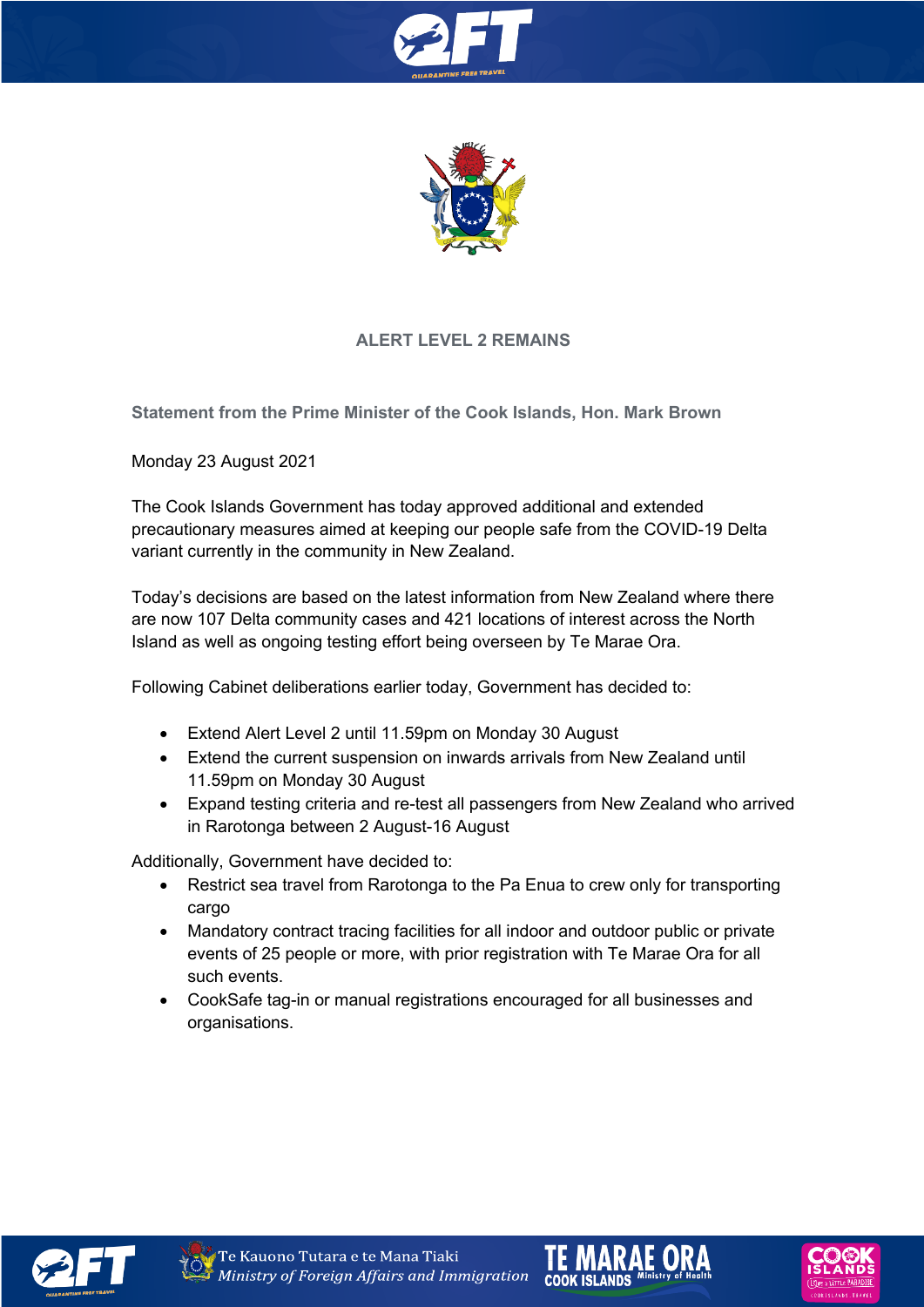Suspension of Quarantine-free travel to the Cook Islands from New Zealand has been further extended until 11.59pm Monday 30 August with a re-evaluation to be undertaken before this time.

The extension to the suspension of inwards arrivals aligns with Auckland's current Alert Level 4 timeframe.

### **Alert Level 2 extension**

The Cook Islands will remain at Alert Level 2 until 11.59pm on Monday 30 August with a re-evaluation to be undertaken before this time. Elevated and expanded contact tracing and testing effort by TMO (with suspension on inwards arrivals) throughout this period will give us confidence that COVID-19 is not present in the Cook Islands.

**Pa Enua** - A Ministerial order restricting air travel from Rarotonga to the Pa Enua has been extended to Monday 30 August. Travel from the Pa Enua to Rarotonga is still permitted, although travellers should note they will not be able to return to the Pa Enua until the aforementioned restriction has been lifted.

Additionally, sea travel from Rarotonga to the Pa Enua is now restricted to crew only for the purpose of transporting cargo to the Pa Enua and/or transporting passengers and cargo from the Pa Enua to Rarotonga, unless an exemption has been obtained from TMO.

**Gatherings** - All public and private gatherings are restricted to a maximum of 100 people with strict guidelines including compulsory registration of the event and contact tracing. Bars and restaurants must keep records of attendee names and contact details for 14 days. The above requirements now apply to all indoor and outdoor events and social gatherings, public or private, of 25 people or more.

### **Contact tracing and testing**

Contact tracing and swabbing of passengers who arrived in Rarotonga between 2 August and 16 August. Since testing began 17 August 2021 through to 21 August, the laboratory processed 1934 swabs - all have returned negative results.

Today TMO began new testing protocols and at 4:30pm the lab received 353 samples, 86 results back as negative, and 267 results pending.

The contact tracing team is working at full capacity to filter phone calls and to contact people with their test results.

Additionally, TMO has identified 17 people to be tested on Mauke. Arrangements for swabbing have been organised with TMO on Mauke and with assistance through Air Rarotonga.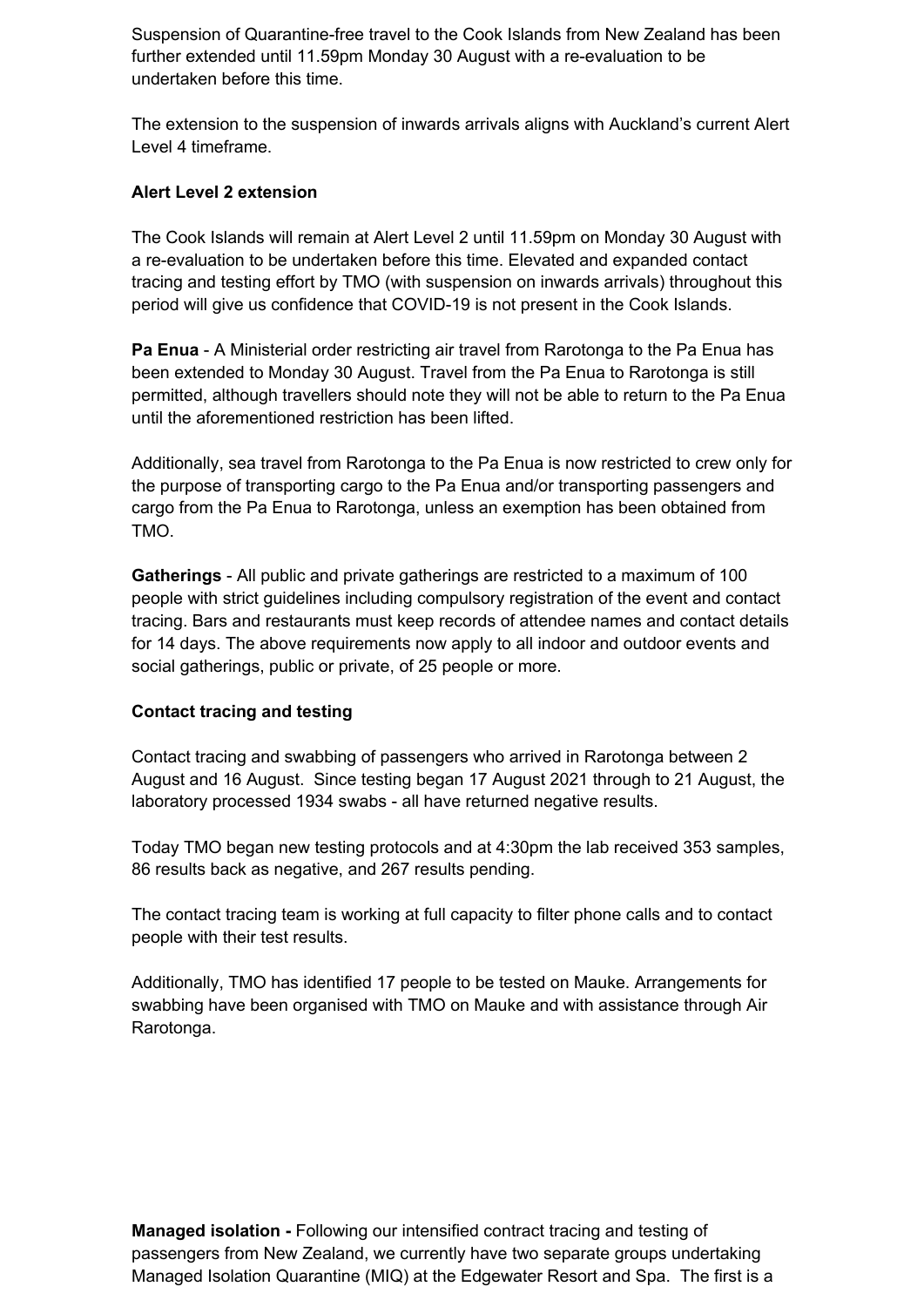couple who arrived in the Cook Islands on 16 August and disclosed they were at a location of interest on 13 August. They were tested on 21 August and both returned negative test results and remain without symptoms. They were moved to the MIQ on 21 August. Their quarantine will end on 26 August at 6.30pm.

The second group is a family of five. A member of the family is a close contact having been at a location of interest on Monday 16 August. The family arrived in the Cook Islands on 16 August and were tested on 17 August 2021, returning negative results. The close contact was retested on 21 August and returned a negative test result. They remain asymptomatic to date. They were moved to the MIQ on Friday 20 August at 9:00PM. Subject to continued negative test results, their MIQ period will end on 29 August at 3:00PM

**Updated Testing Criteria** - The following people must be tested:

- Passengers who arrived in the Cook Islands on the 15th and 16<sup>th</sup> August must now be retested, symptomatic or asymptomatic.
- Passengers who arrived in the Cook Islands from the 2nd August who have not yet been tested
- Symptomatic visitors or locals irrespective of their testing history must be retested
- Someone tested may be ordered to go into quarantine or into isolation until their results are known

## **Cook Islands residents in New Zealand**

Cook Islands residents inclusive permit holders unable to return to the Cook Islands since the 16 August are urged to register with the Ministry of Foreign Affairs and Immigration (MFAI) via the Cook Islands High Commission in Wellington at dhc@cookhicom.org.nz

Repatriation options for Cook Islands residents in New Zealand are presently being explored by the Border Easement Taskforce and further advice relating to this will be provided in due course. This will be a managed process, the timing and approach to be influenced by New Zealand's containment of the current outbreak.

### **Returning to NZ**

New Zealand based travellers in the Cook Islands can travel back to Auckland on a scheduled flight. They will be able to undertake onward domestic travel home. New Zealand based travellers in the Cook Islands who are awaiting test results from TMO are strongly advised to continue to self-isolate until they have received their results.

New Zealand is requiring New Zealand based travellers who have visited a location of interest in New Zealand abstain from flying within 14 days following the visit to a location of interest, or if they have COVID-19 symptoms.